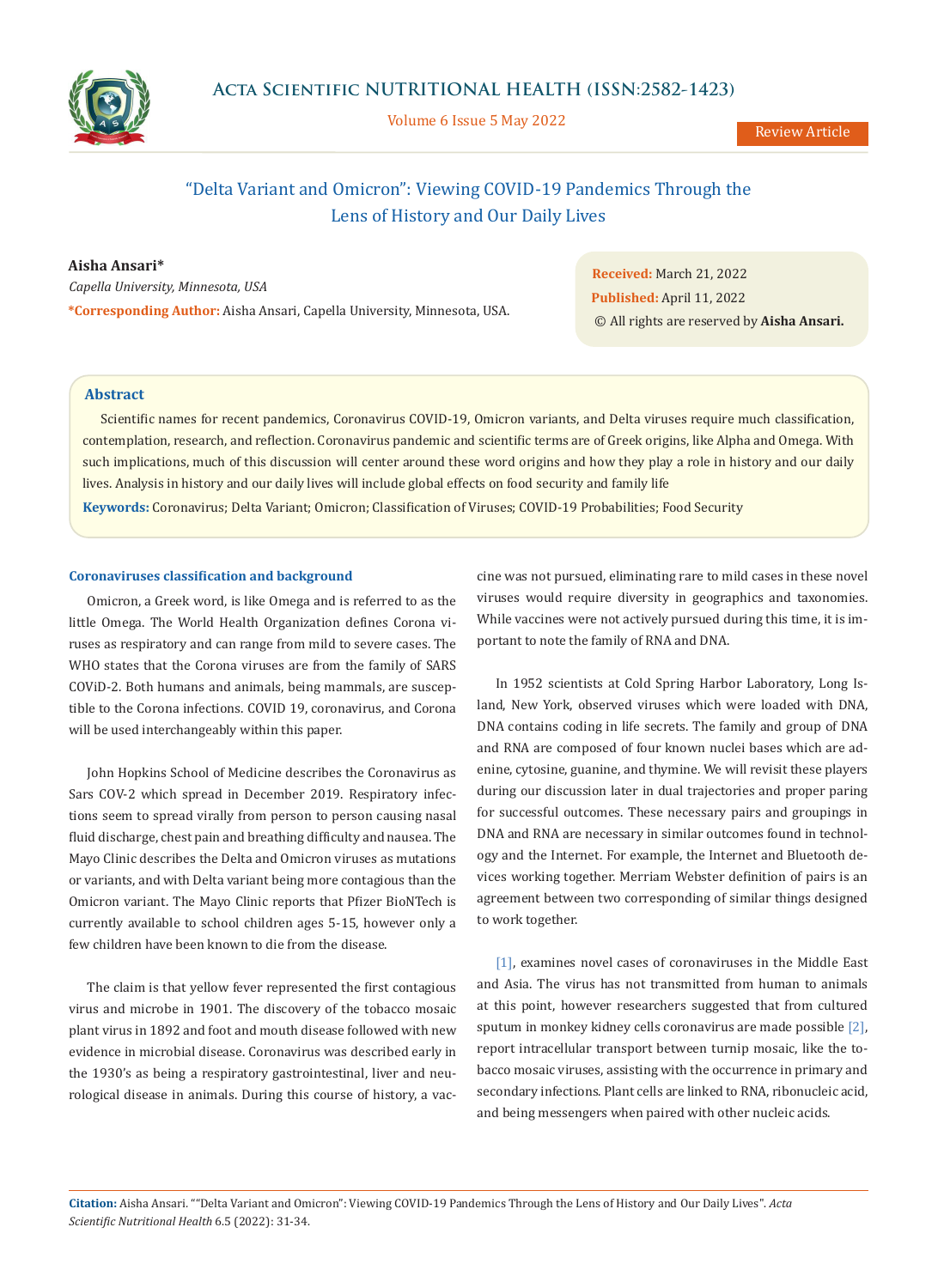Coronavirus history of microbes and nuclei bases, considering taxonomies and geographies, the word corona has now been accepted as originating from Latin meaning crown. Wiki describes coronavirus as a group of like RNA viruses. Through microbiology experts the definition of coronaviruses is that they are very large, encoded, embedded, and enveloped viruses. Corona in astronomy means rarefied gaseous envelope of the sun and other stars. The Sun's corona is only visible during a total eclipse. In anatomy, corona is a part of the body resembling a crown, normally the skull and head. Botany describes corona as being shaped like a trumpet and the center outgrowth of a daffodil and narcissus flower.

[3] agree that there are seven known coronaviruses, 4 are known to infect humans. The common cold coronavirus which may lead to more severe conditions such as pneumonia, SARS COVD-1, [acute respiratory syndrome], MERS, [Middle East respiratory syndrome], and the novel SARS-SV-2COVID 19.

#### **Coronavirus, plagues, pandemics and world beliefs**

Discussions among experts and scientists suggest that the coronavirus and COVID 19, might become endemic. COVID 19 with its global impact has been named a pandemic, however with declining rates and some resistance, becoming endemic is now possible. According to Dr. Mumtaz at Islamic City, coronaviruses as a pandemic should be regarded as a sign to purge human wrongdoing. In fact, all the major religions admonish the signs of plagues and pandemics with corrections in our earthly behavior. While meat is allowed for consumption in Islam, there must be the mentioning of God (Allah) during the slaughtering process. Respecting the taking of life to sustain our human life shows submission to His Will, while nourishing our bodies. Columnist Jeffrey Cohan, in his recent article, "Did the Torah warn us about COVID 19?", (2020) states that animal consumption leads to deadly plagues. Cohen reports that during the time of Moses, Peace be upon him, many Israelites died because of meat consumption. The author also recounts that Wuhan, China, in a live meat market is where the transmission to the human population of coronavirus took place. Psalms 91 in the Christian Bible refers to God (Allah) as being the protection and a covering during times of plagues and diseases.

[4] makes the argument that most infectious disease are animal diseases that jump from the animals to the humans. Shaftoe supports his claim with the fact that human interactions with their environment is a precursor to global solidarity, climate, public health, social activism, agriculture, gender equality, and trade networks (2020). "We are each other's peripheral vision",  $[4]$ . This solidarity and unity perhaps are possible with recent COVID 19 restrictions globally and each individual nation following a prescribed protocol in our communities.

Revisiting pairs and the interaction of DNA and RNA messaging in controlling the coronaviruses and COVID 19, we witness the importance of pairs and the Divine Messaging that DNA and RNA possess in our earthly lives. Recollect adenine, single stranded DNA, that comes from Adeline meaning Noble and of possible Malaysian and US origins with a mix of French and German. There was also Uracil, colorless, crystalline, pyrimidine base and occurring naturally in yeast and wheat germ. Guanine acting as a constituent nuclei acid base and pairs with cytosine in living breathable skin. These players work all the time building protein and messaging instructions in sustaining a healthy and productive life. Humans borrow from this well-defined and miraculous messaging and trafficking in DNA and RNA to understand our Creator's purpose for us in this earthly life.

The Center for Disease Control, CDC, reported the first case of the COVID-19 variant detected in India late 2020, and the World Health Organization, WHO named it Delta in May 2021. [5], assures humanity that although referring to coronaviruses as "terror", the viruses are nothing new. According to Lalchhandama, Arthur Schalk and Merle Fawn reported that the first viruses appeared in chickens in 1931 (2020). In 1933 Bushnell and Brandy name the viruses as infectious bronchitis, IBV, the coronavirus. The virus is recognizable by the halo around the spherical viral core and resembles the solar corona and officially named coronaviruses in 1968 [5].

Omicron is the fifteenth letter of the Greek alphabet, according to Merriam Webster, and is like Omega in terms of sound and numerical value, zero. The CDC and WHO report that omicron is now responsible for 98 percent of coronavirus cases. Comparing omicron with delta virus experts now view delta occurrences and hospitalizations as less severe than omicron. However, the "genetic make-up "of omicron has changed over the course of recent research [6]. The delta variant categories and classifications include 1) monitoring, 2) interests, concerns, and 3) high consequence. The delta variant was first identified in India and then in Great Britain. Vaccines are expected to reduce hospitalizations and deaths in both omicron and delta cases.

32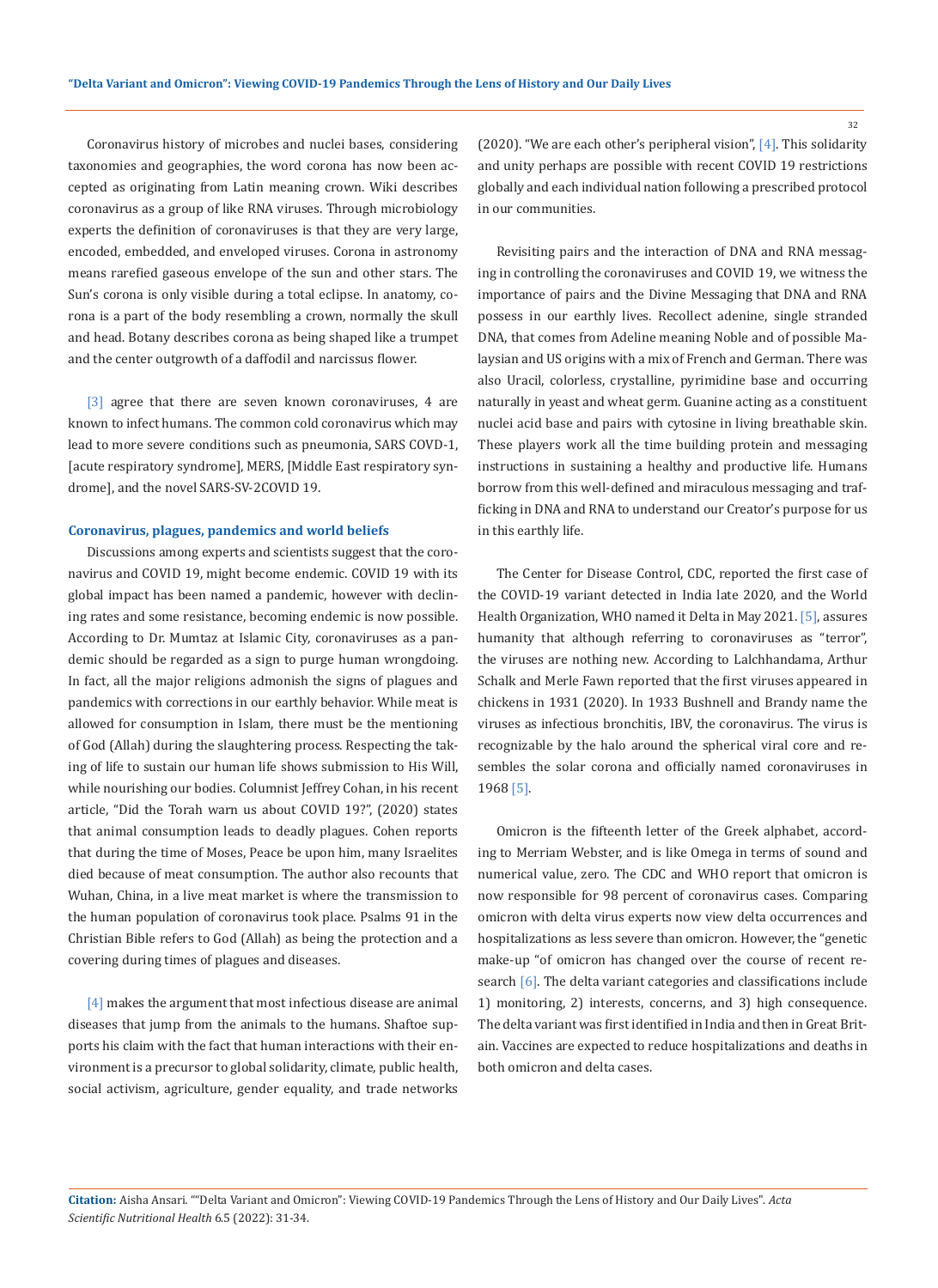## **Center for disease control (CDC) united states timeline of omicron**

- November 24, 2021: WHO reported and new variant in specimens 11/11/21 in Botswana, and 11/14/21 in South Africa
- November 26, 2021: WHO name omicron a VOC (variant of concern)
- November 30, 2021: US designates omicron as a concern
- December 1, 2021: 1<sup>st</sup> confirmed US case of omicron.

The Center for Disease Control, CDC, list the same symptoms of omicron as found in COVID 19, with symptoms ranging from mild to severe. Most omicron symptoms last an average of 2 - 14 days.

[7] description of respiration includes mechanisms in our human body and environment which are necessary to accomplish this task. The respiratory system is a target when examining the coronaviruses. In humans the organs suck in air and expel it. Recall that birds are capable of many of the coronaviruses, yet the respiratory process differs. In birds there are two cycles and human one cycle (1981). During the respiratory process we experience life sustaining processes in our circulatory, digestive, filtration and elimination systems. Our environments offer the respiratory process the opportunity to exchange air when pumped into the alveoli in humans and atria in birds. Yet this Divine process in humans require one cycle and in birds two cycles. The Divine process of respiration like our human spirit is often defined by our environment, anatomy and physiology. Irrespective of constraints in society, these microscopic air sacs communicate through a rich blood supply of respiration and sustainable life.

#### **Tools for fighting COVID -19**

When symptoms of COVID-19 outweigh the normal cold and flu, endurance include

Vaccines are just one of the ways to manage the corona viruses. The Center for Disease Control, CDC, has approved a list of three safe and effective vaccines. Johnson and Johnson Janssen COV-ID-19, Moderna, and Pfizer - BioNTech. Both Moderna and Pfizer are mRNA vaccines and are administered in two doses. The Janssen is a one dose vaccine and uses a viral vector which recommends Moderna or Pfizer as boosters.

World Health Organization, WHO, recognizes COVID-19 vaccines as being safe and effective. Their list of the vaccines being administered globally are Johnson and Johnson, Moderna, Pfizer, Beijing Institute of Biological, Sinopharm COVID-19 and Sinovac. Other vaccines being administered globally are covovax, Oxford, Covishield, The Bharat Biotech, BEV152, COVAXIN, and Nuvaxovid being the latest vaccine in December 2021

Masks covering the facial area, protect the nose and throat to reduce germs inhaled both indoors and outdoors. Unlike the CO-VID-19 vaccines, masks were mandated during the outbreak of coronaviruses. Masks were mandated for businesses, gatherings, schools, and international travel. Masks are still being used in some sectors of our society and were mandated as a part of social distancing.

Testing Coronavirus testing can be performed at home or by a health professional in a laboratory or pharmacy. The paths to detection in the United States of coronavirus include testing genetically the nose and throat. The United States government provides at home testing kits and can be ordered by telephone and online. Testing is fast and affordable in the United States, prompting WHO director Tedros Ghebreyesus to call for equity in testing for lowincome countries and individuals. This call to action however does not reflect the disparity in income versus western nations death rates in coronavirus. [8] report per 100,000 populations, coronavirus has claimed 967,450 lives in the United States, and 163,248 in the United Kingdom. Deaths in Ethiopia at 7,488, in India deaths reported at 516,132, in Botswana 2,619, and Nigeria deaths are reported at 3,142 [9-14].

### **Forward**

Early rules of social distancing and hygiene are still effective and should be followed based on already proven protocols in society, local, state, and national regulating agencies in government. During the first months of acknowledging the Coronavirus outbreak, in the United States and globally lawmakers took action to sustain hope and well-being in our daily lives. The CARES Act, Coronavirus aid relief, and economic security act presented the American people with opportunities and trillion of dollars as an investment in the nation (2020). Continuous improvement in our adherence to a global protocol in our communities is life sustaining. Public health, food security, trade and commerce must follow these lessons in pairs and messages, being peripheral partners to maintain our sustainable existence.

As of this writing, coronavirus has yet another variant combining both omicron and delta. Scientists are currently studying the effects and the possible necessary mitigations. Indeed, continued research is necessary to update the public about recent development and progress being made in the coronaviruses.

**Citation:** Aisha Ansari*.* ""Delta Variant and Omicron": Viewing COVID-19 Pandemics Through the Lens of History and Our Daily Lives". *Acta Scientific Nutritional Health* 6.5 (2022): 31-34.